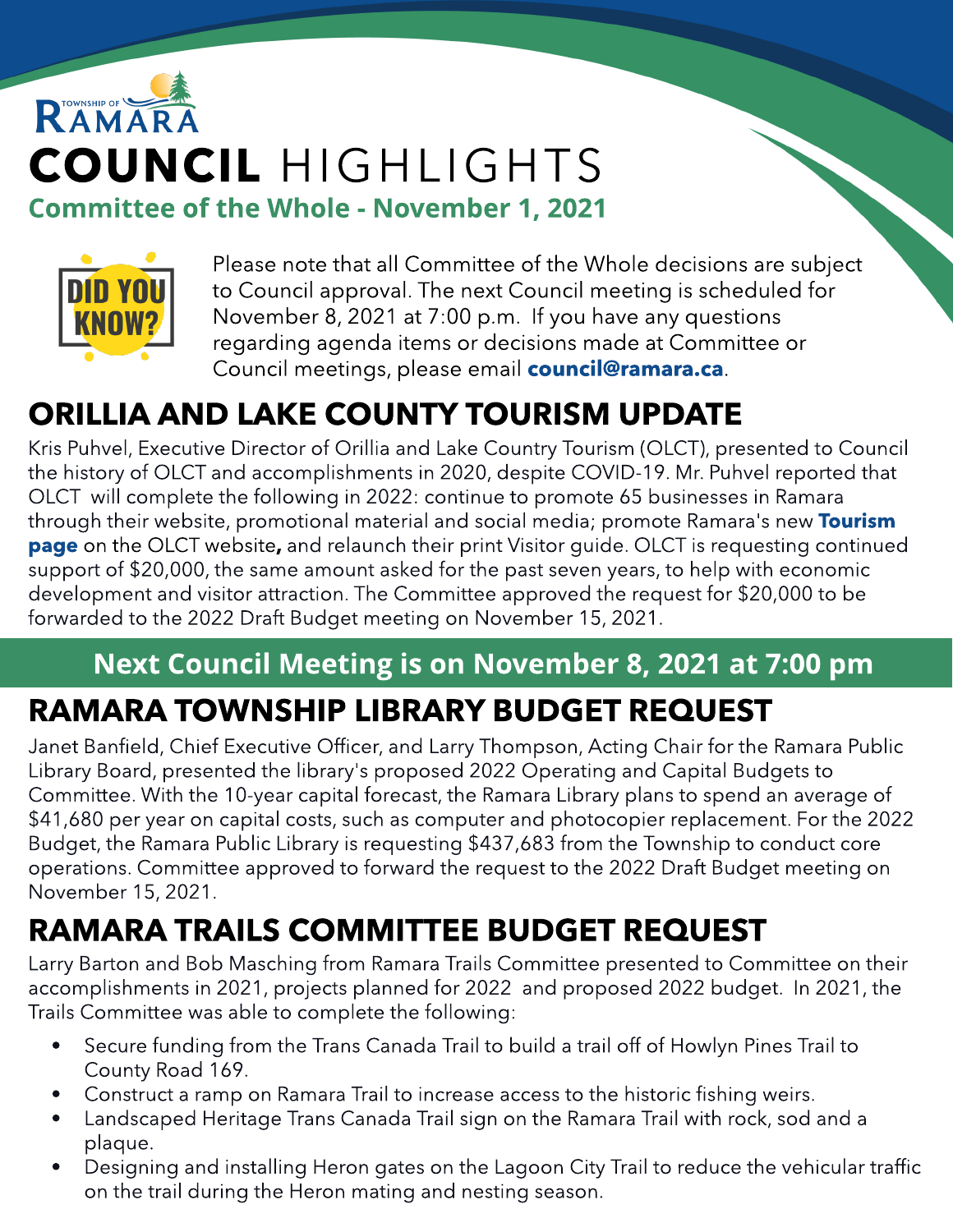- Installing member-donated picnic tables on the Lagoon City Trail.
- Complete regular maintenance by clearing bush, fixing erosion and filling holes on all trails.

Unfortunately, the Trails Committee needs to move their one project of creating a trail on Sideroad 15 to the railbed to 2022. The funding for this project will also be moved to 2022. The Trails Committee is requesting \$40,000 from the Township of Ramara to be used for 2022 trail projects. The Committee approved to forward the request for \$40,000 to the November 15, 2021 Draft Budget meeting.

#### STREET NAME REVIEW AND UPDATE

renaming road process, for a public meeting to be conducted in Spring of 2022 for the other Asset Management Coordinator/GIS Analyst presented the street name review that analyzed forty-four road sections proposed for renaming. The [Fire](https://ramara.civicweb.net/document/43736/Ramara%20Fire%20and%20Rescue%20Services%20Master%20Plan.pdf?handle=EC6EB4D72CBA43D3ADF3399BFB1F203B) [Master](https://ramara.civicweb.net/document/43736/Ramara%20Fire%20and%20Rescue%20Services%20Master%20Plan.pdf?handle=EC6EB4D72CBA43D3ADF3399BFB1F203B) [Plan](https://ramara.civicweb.net/document/43736/Ramara%20Fire%20and%20Rescue%20Services%20Master%20Plan.pdf?handle=EC6EB4D72CBA43D3ADF3399BFB1F203B) identified the Street Name Review to help eliminate confusion or delay in response from emergency services. Committee reviewed the road sections and approved for the Concession Road 10 road sections to begin the proposed road naming sections, and for the road name 'Old Indian Trail' to be forwarded to the Rama First Nation cultural department for road name review.

#### **[Click](https://ramara.civicweb.net/portal/) [here](https://ramara.civicweb.net/portal/) [for](https://ramara.civicweb.net/portal/) [full](https://ramara.civicweb.net/portal/) [Council](https://ramara.civicweb.net/portal/) [Agenda](https://ramara.civicweb.net/portal/) [and](https://ramara.civicweb.net/portal/) [Minut](https://ramara.civicweb.net/portal/)es**

#### NEW GRADER PURCHASE

Committee approved to accept the bid from Brandt Tractor Ltd to supply the Township with a new grader at the bid price of \$484,900 plus taxes with a trade-in value of \$60,000. As the tenders received were over budget, the remaining \$44,900 will be deducted from surplus funds from the 2021 equipment budget and Infrastructure reserves.

#### WATER TOWER FIVE YEAR REVENUE BREAKDOWN

The Water Tower, located in Brechin, has generated a surplus of revenue over the past five years. This surplus is placed into a separate reserve to cover future capital costs.

### COMMUNITY RECOGNITION AWARD

Committee approved to establish the "Spirit of Ramara" award that will recognize a resident with outstanding community involvement and contribution through community engagement, community leadership, volunteerism, and achievement. This award will proceed in 2022 once a Terms of Reference has been drafted.

#### MULTI-YEAR ACCESSIBILITY PLAN REVIEW

Committee approved the updated Accessibility Policy, Multi-Year Accessibility Plan and 2021 Status report. The Township conducted its annual accessibility plan public meeting on September 20, 2021, and heard from residents regarding adding the following accessible features: Upgrade to the playground at Brechin ballpark, accessible parking spaces at the Brechin beach lots, designated picnic tables with accessibility features and accessible traffic signals at the intersection in Brechin. With these suggestions, and the goal of the AODA to be fully accessible in Ontario by 2025, the Township will designate funds in the 2022 budget for Accessibility Projects.